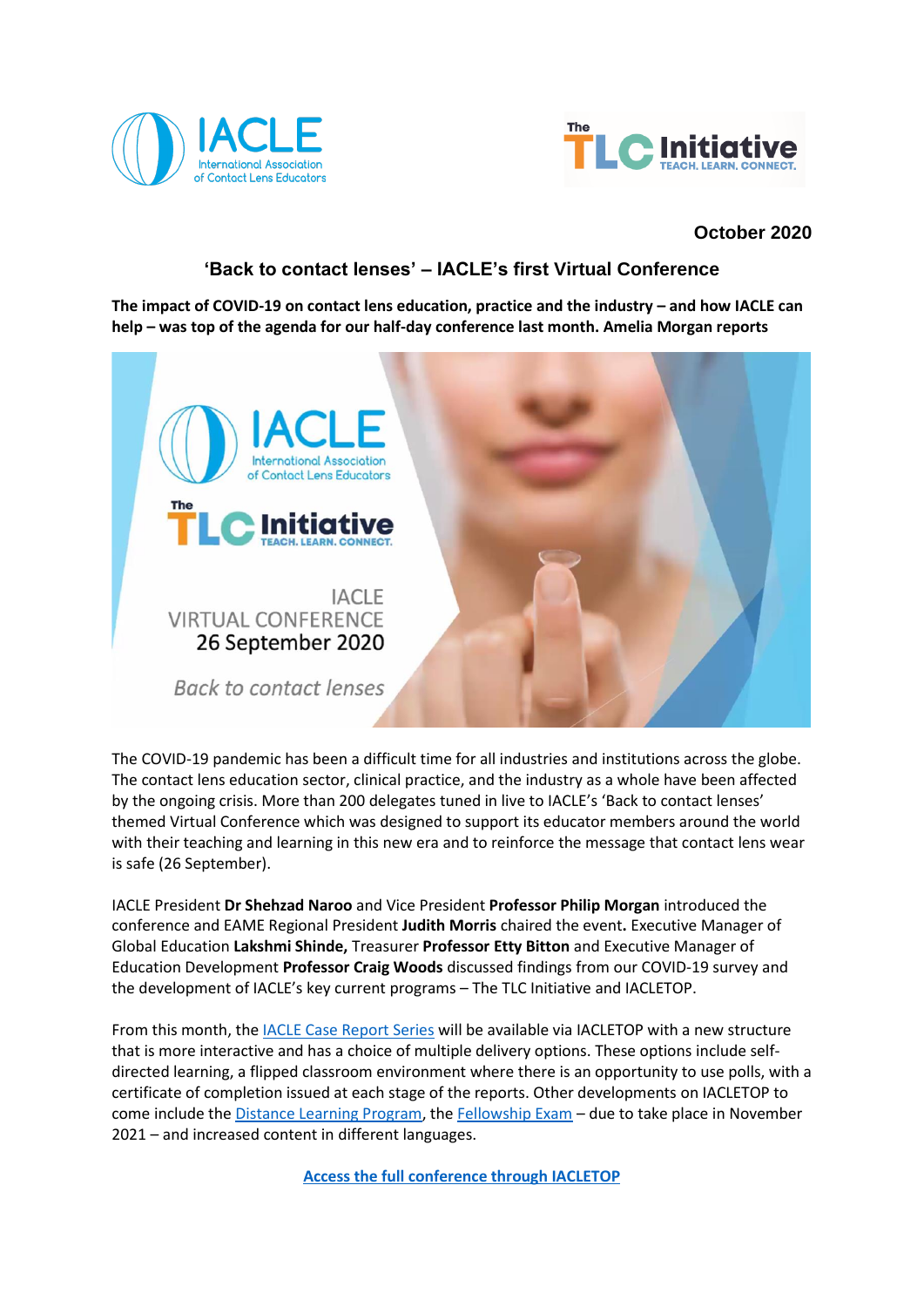#### **Experiences with IACLETOP**

FIACLE **Fakhruddin Barodawala,** one of the first contact lens educators to run IACLE's [Online Student Trial Exam](https://iacle.org/programs/student-trial-exam/) (STE) with his students, shared his experience using the STE, which counts towards 10% of the students' final examination grade at his institution, [SEGi University](https://www.segi.edu.my/) in Malaysia. Since students felt cautious about the time-based nature of the exam, they sat a mock version of the STE to feel more reassured, which Fakhruddin said worked 'wonderfully well'.



One of Fakhruddin's final-year students said 'The IACLE Online Student Trial Exam is highly flexible in terms of accessibility as it can be carried out without the restriction of location, as long as the Internet is available. Registration is easy and a step-by-step guide is provided. The STE is an internationally recognized exam that effectively evaluated my knowledge in my contact lens studies.' FIACLE **Dr May Bakkar,** Associate Professor of Optometry at [Jordan University of Science and](http://www.just.edu.jo/Pages/Default.aspx)  [Technology,](http://www.just.edu.jo/Pages/Default.aspx) described her experience using the IACLE Flashcards with her students, which were 'very easy to follow'. May said the slides were interactive and helped to stimulate discussion among students. She would recommend all educators and clinical supervisors to use the flashcards, available via IACLETOP, in their theoretical contact lens teaching.

#### **Ensuring a good online presentation**



**Dr Frank Eperjesi**, Co-Founder and Co-Director of EyeTools, discussed key principles for delivering an excellent online presentation. Frank's tips included keeping slide content to a minimum to ensure the audience's attention is solely on the speaker, only to add images or videos if they add value to the presentation and to think about the camera lighting when presenting.

When recording an online lecture, 'I pretend I am talking to my friend as a way of making me feel more comfortable behind the camera', said Frank.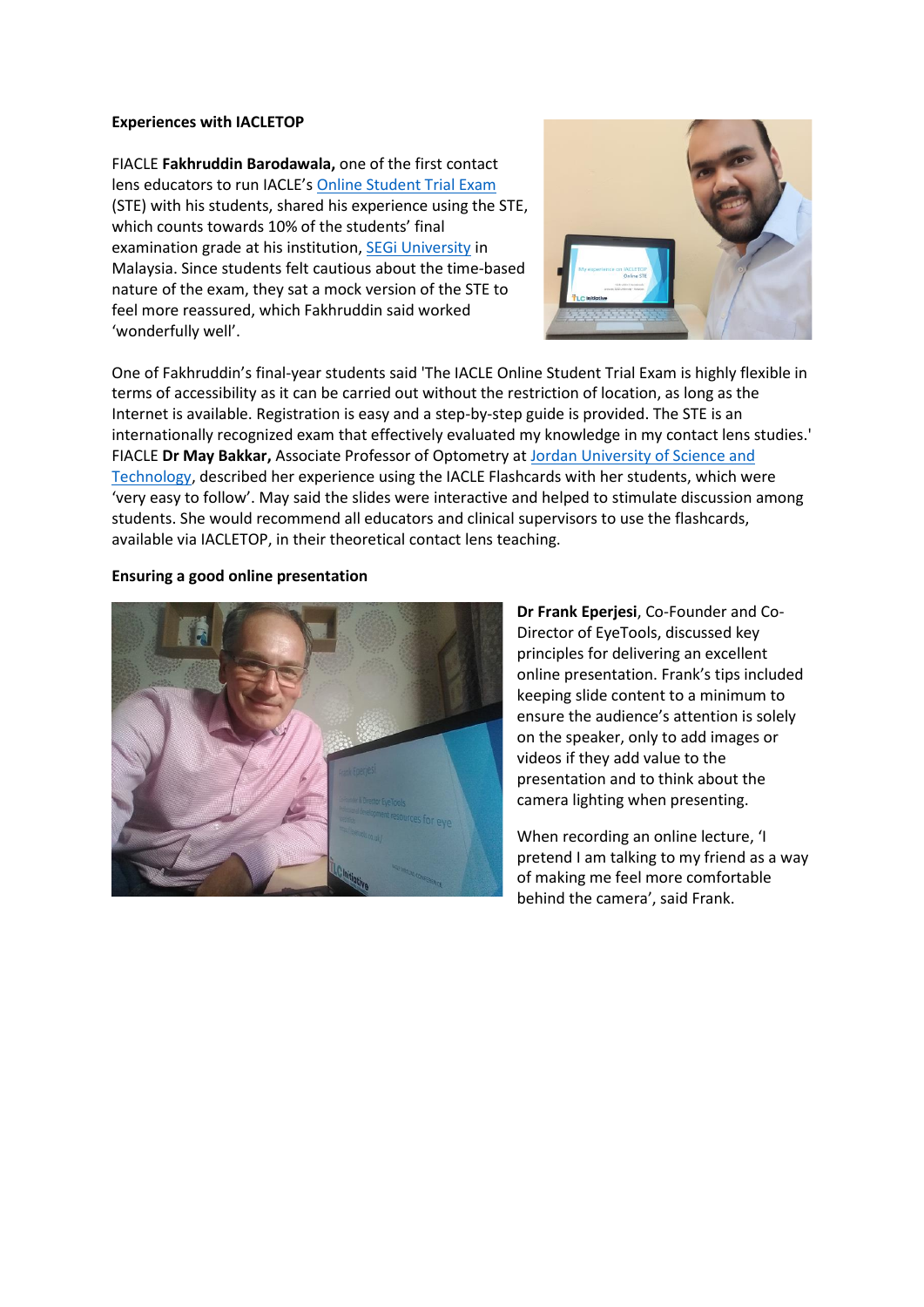## **The way forward for the contact lens industry**



**Professor Philip Morgan** chaired a panel discussion with industry leaders **Cheryl Donnelly** from Alcon, **Dr Gary Orsborn** from CooperVision, **John Meyler** from Johnson & Johnson Vision and **Dr Osbert Chan** from Bausch + Lomb. Each of the panel members expressed optimism about the future for contact lenses and identified significant changes to contact lens practice that had resulted from the pandemic. Some of these changes include patient purchasing habits for contact lenses, permanent changes in the patient journey and smarter ways for the sector to work moving forward. Cheryl Donnelly said, 'We need to look at how patients want to engage and consider changes to our practice patient journey to allow for the imposed and required changes. It's not about doing things to a lesser extent clinically… but doing things differently.'

## **[Read a summary of the industry session](https://iacle.org/iacle-virtual-conference-2/)**

#### **The 'new normal' in teaching**

**Dr Renée Reeder**, Professor at the [University of Pikeville Kentucky](https://www.upike.edu/optometry/)  [College of Optometry,](https://www.upike.edu/optometry/) USA presented a talk on 'Gearing up for the new normal in education – teaching', sharing her knowledge on the new classroom environments that have changed significantly due to the pandemic.

Renée stressed the importance of good communication between educators and students: 'We're feeling more isolated than ever, so we need to make sure that we are transparent about our goals.'



Renée's lecture gave pointers on how to engage and motivate today's learners, such as launching Canvas quizzes during a class to break up the session and also to provide students with the ability to interact with the materials. 'The bottom line is to be as creative and innovative as you can. Students will love it, and you'll have more fun as a teacher than you have ever had before!' she said.